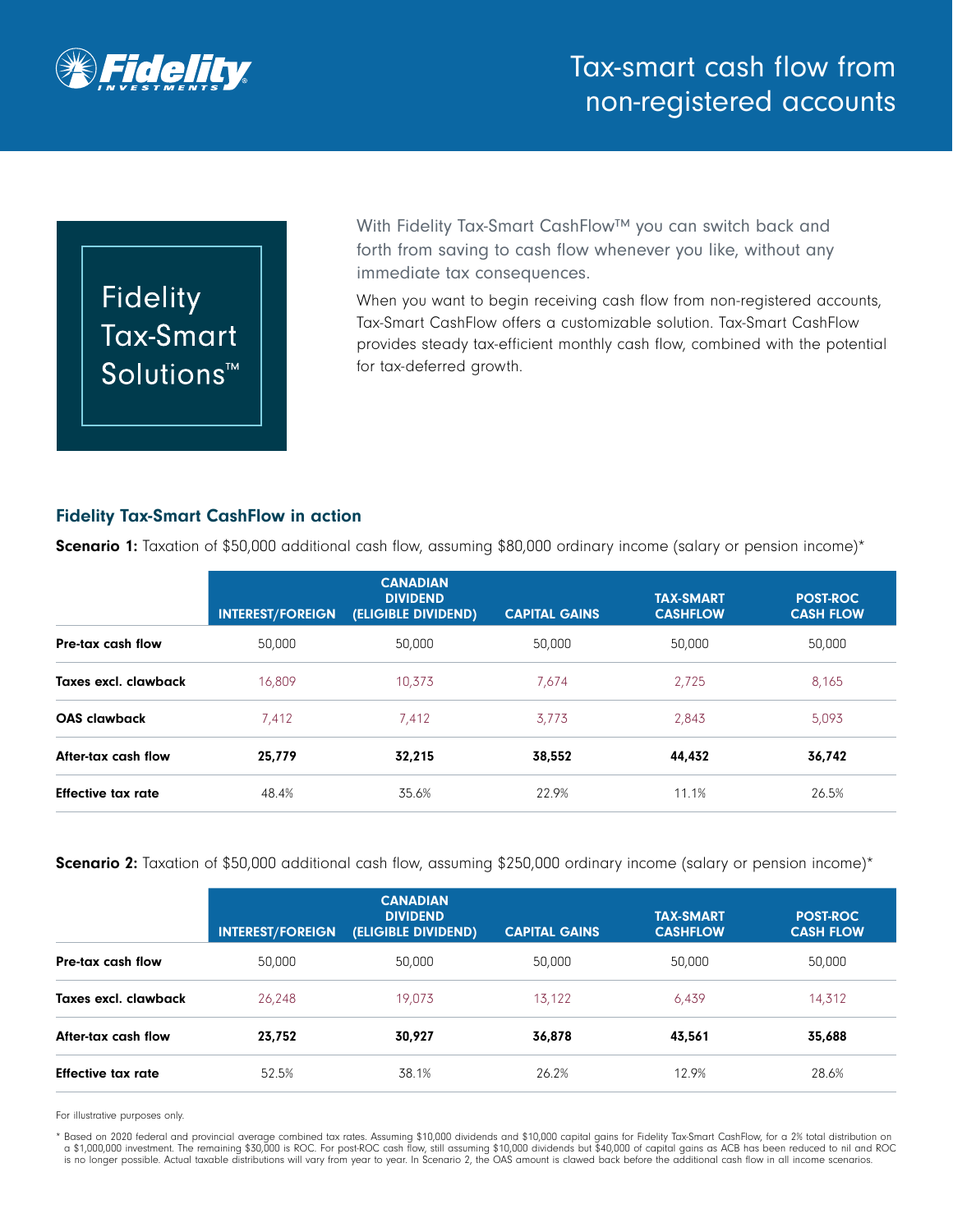# How does Fidelity Tax-Smart CashFlow work?



#### Monthly cash flow payout rates

Payout rates are usually calculated in January, up to 8% of the net asset value per unit of the respective Fidelity Tax-Smart CashFlow series on the last business day in December of the previous year.

#### Stable cash flow option

If selected, a stable cash flow option is available where a set dollar amount per month is chosen.

#### Adjustment to payout rates

Monthly payment amounts may be changed from time to time to keep the cash flow payout rate close to the desired amount. If the stable cash flow option has been selected, the monthly amount will stay the same in most cases.

#### Redirected cash flow option

Investors have the ability to reinvest cash flow into other funds. This provides the ability to gradually shift asset allocation over time without triggering capital gains.

#### Taxability of cash flow payments

Monthly Fidelity Tax-Smart CashFlow payments are generally characterized as return of capital (ROC). Any taxable cash flow payments paid out by the investment may reduce the tax efficiency of the investment.



## Return of capital (ROC)

With Fidelity Tax-Smart CashFlow, monthly cash flow payments are composed mainly of ROC. ROC is not taxable income, because the non-registered investment was originally purchased with aftertax dollars. A ROC payment will reduce the amount of the investor's original investment and does not represent income or capital gains earned by the investment, and does not reflect, and is not the result of, the performance of the investment. Lastly, ROC does not contribute to the clawback of income-tested government benefits such as Old Age Security (OAS).



#### Market value

Investors should not confuse monthly Fidelity Tax-Smart CashFlow payments with a fund's rate of return or yield. The investment continues to generate market returns after the cash flow payout is made.



#### Adjusted cost base (ACB)

Payments characterized as ROC will reduce your ACB. When all the investor's original capital has been returned (i.e., the adjusted cost base ACB has reached zero), monthly payments become mainly capital gains, which are still tax-advantaged compared with other forms of income.

## Optimize tax efficiency

As mentioned, Fidelity Tax-Smart CashFlow is also available with Fidelity Corporate Class, which offers additional tax benefits through the potential for reduced taxable distributions.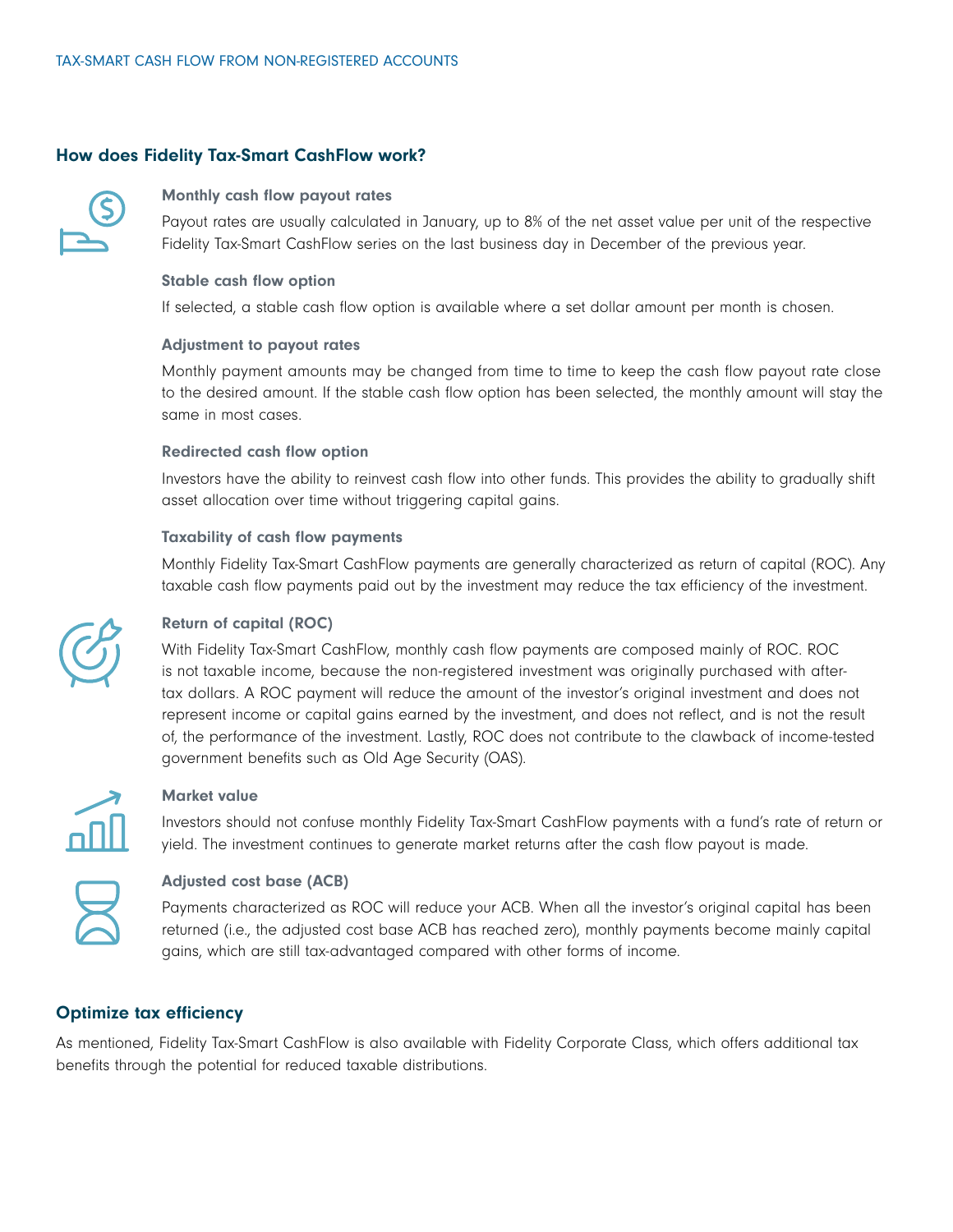

# After growing an initial investment to \$500,000, at age 65, the investor starts a 5% Fidelity Tax-Smart CashFlow:

For illustrative purposes only.

Source: Fidelity Investments Canada ULC. The above illustration is a hypothetical example only and is intended to be a future snapshot from an initial hypothetical investment of \$250,000 made on December 31, 1998, and is based on historical returns of a general investment in asset classes that consist of 36% S&P/TSX Capped Composite Index, 24% MSCI All Country World ex Canada Index, 14% Bloomberg Barclays Global Aggregate Bond Index, 21% FTSE Canada Universe Bond Index and 5% FTSE Canada 91-Day T-Bill Index. The investor starts taking out a 5% Fidelity Tax-Smart CashFlow monthly cash flow payment. This example is not meant to represent the actual or expected returns of, or cash flows that can be expected from, any Fidelity<br>Funds. Fidelity Funds are subject to distributions. Monthly cash payments from Fidelity Tax-Smart CashFlow series funds will be mainly return of capital (ROC). However, a year-end distribution will reduce the ROC rate. This average reflects that possibility. An ROC payment reduces an investor's adjusted cost base (ACB). Capital gains taxes are deferred until units are sold or until the ACB goes below zero. Investors should not confuse this cash-flow distribution with a fund's rate of return or yield. The tax liability is calculated using the following marginal tax rates: capital gains, 25%; interest income, 50%.

# With Fidelity Tax-Smart CashFlow you can

| Receive tax-efficient monthly cash flow payments (up to 8% cash flow options on a broad range of Fidelity Funds<br>in CDN\$ or US\$). |
|---------------------------------------------------------------------------------------------------------------------------------------|
| Customize the cash flow payout rate or amount, without triggering capital gains tax.                                                  |
| Shift asset allocation over time without triggering capital gains.                                                                    |
| Turn cash flow payments on or off (or adjust them), according to individual needs.                                                    |
| Transfer wealth to a charity in a tax-smart way.                                                                                      |